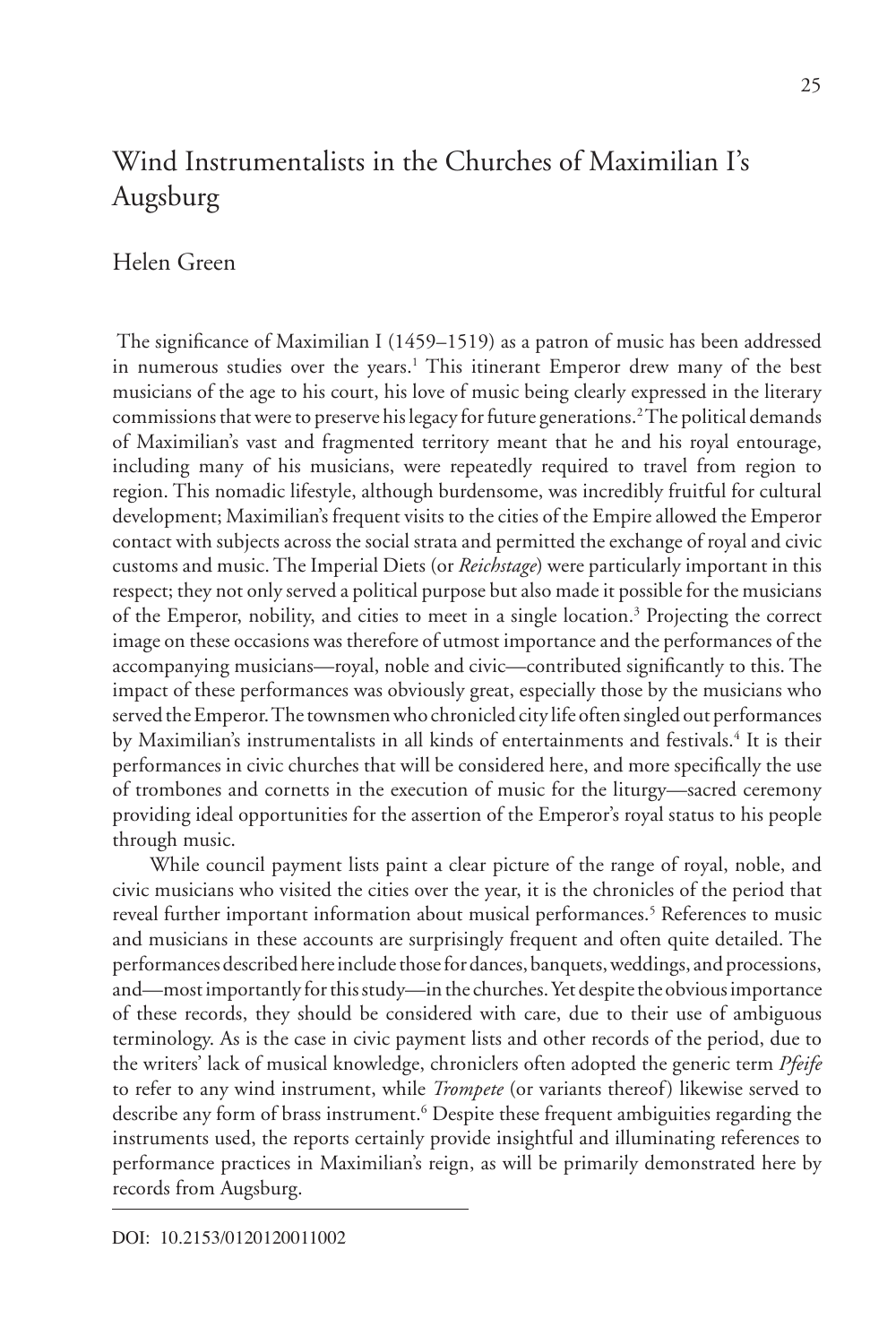Augsburg was a particular favorite of the many cities Maximilian visited on his perpetual travels and provides a clear illustration of a town that enjoyed frequent interaction with the Emperor, his court and musicians.7 Maximilian's bond with Augsburg appears to have been particularly strong; as an Imperial city (or *Reichsstadt*) it had no regional overlord and was instead in direct allegiance to the Emperor. He visited on several occasions, holding a number of Imperial Diets there from 1500 and regularly used this burgeoning metropolis as a source of income for his many military and political campaigns.8 Yet the city's significance to the Emperor was not only financial and political; his fondness for the town together with its continual development as an important cultural center meant that a strong musical connection emerged between the two. Here was a place from which Maximilian drew many of the most gifted instrumentalists to his court<sup>9</sup> and where many of his musicians also found their homes, often upon the Emperor's request.<sup>10</sup>

As one of the most affluent cities at that time, Augsburg clearly exemplifies the possible extent of German civic musical patronage ca.1500. Both sacred and secular music played an important role in city life; the numerous churches appointed their own personnel to provide music for the liturgy, while secular festivities were largely catered for by the instrumentalists (or *Stadtpfeifer*) who were subsidized by the city council.<sup>11</sup> As the official ensemble of the city, the latter were regarded as the musical representatives of the council and, in turn, the town. The members of Augsburg's *Stadtpfeifer* ensemble numbered four and were therefore outdone in size only by the ensembles of a few larger municipalities such as Nuremberg and Cologne, which could stretch to five instrumentalists. Along with equally significant cities such as Basel and Ulm, Augsburg's ensemble would have far outshone the two- and three-piper ensembles of smaller towns such as Bad Windsheim and Ravensburg.<sup>12</sup> Although not the civic ensemble of greatest size, Augsburg's was surely among those of the greatest skill. Its musicians, which included members of the wellknown Schubinger family, were often drawn to employment in other cities and courts due to their great acclaim as instrumentalists.<sup>13</sup> Where possible, civic ensembles comprised shawm, bombard, and slide brass instrument,<sup>14</sup> and payment lists in Augsburg confirm this combination throughout the period of Maximilian's reign.<sup>15</sup>

It was not only the administration of church and civic musicians that remained independent of one another; the inner sanctum of the cities' churches appears to have been beyond the professional sphere of the *Stadtpfeifer*. While singing and the playing of the organ in the churches are noted in contemporary reports (albeit rarely),<sup>16</sup> chronicles provide no hint of the performance of civic wind instrumentalists in the Augsburg churches at that time, and certainly not as part of the liturgy.<sup>17</sup> Events that involved both the instrumentalists of the city council and the musicians of the churches appear to confirm the divide between the sacred and secular spheres. On 15 June 1525, a few years after Maximilian's death, a report of a wedding in Augsburg alludes to just this. On this occasion there were "many ... citizens and honorable people ... and they made use of the *Stadtpfeifer.* As soon as they entered the church of St. Anna, the Te Deum laudamus was played on the organ ... [A]fter the luncheon a dance was held" ("vil ... burger und erbar leut .... und haben der stat pfeiffer gehept. sobald man zu sant Anna in die kirchen ist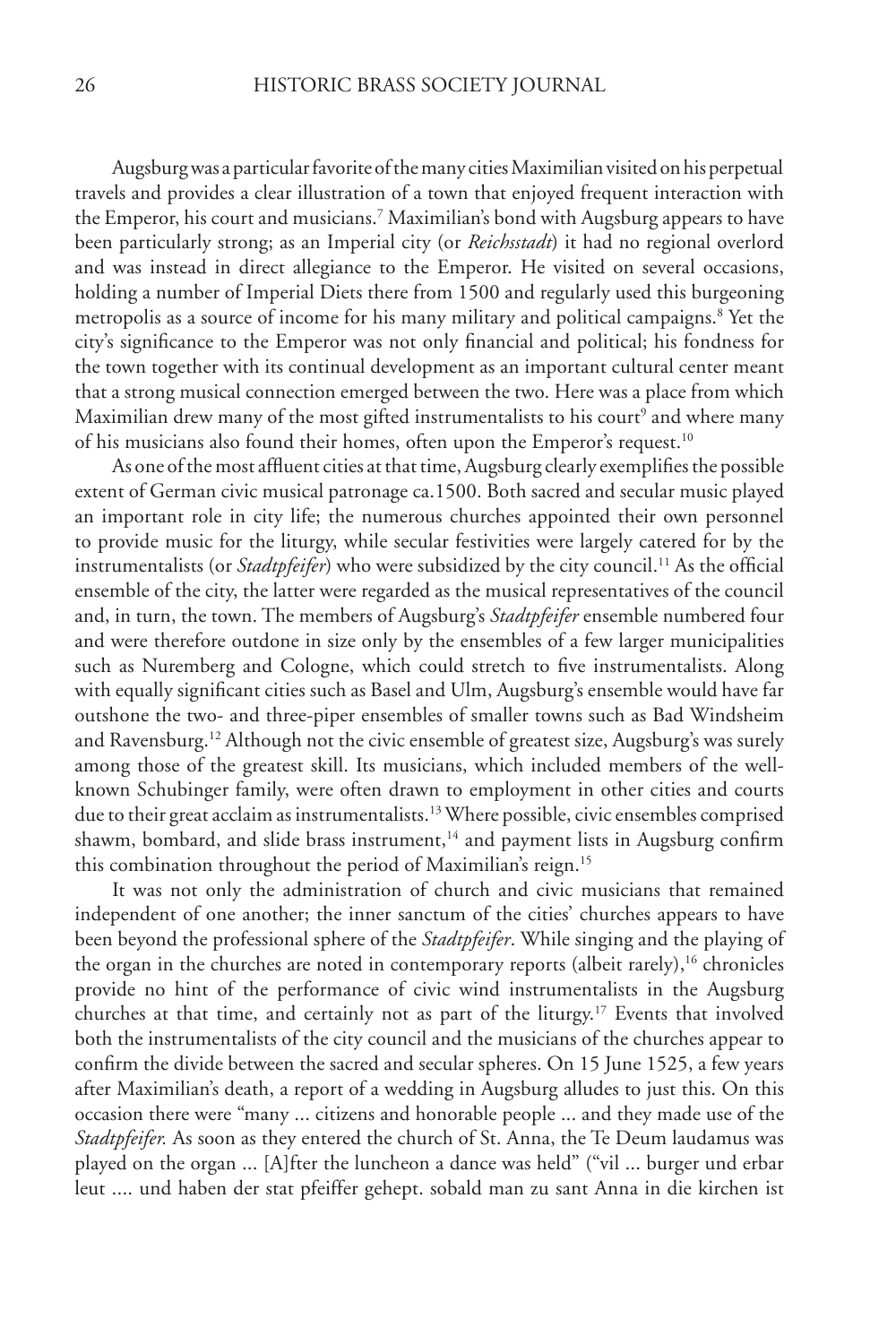komen, hat man auff der orgel das *te deum laudamus* geschlagen ... nach dem mittagmall hat er ain dantz gehept").<sup>18</sup> For a civic wedding such as this, it was customary practice that when permitted by the council, the *Stadtpfeifer* would perform for the secular amusements associated with the event (such as the above-mentioned dance), while performances of the liturgy were reserved for the musicians of the churches.<sup>19</sup> Another clear example of this demarcation of the sacred and secular worlds is provided by a report from Nuremberg of 1488. At this time, news had just been received of the release of Maximilian from his imprisonment in the Netherlands:

[U]pon the request of the council, when the clock struck three at night, all bells were rung in all the churches and monasteries and Te Deum Laudamus was sung, two bonfires, one up at the fortress and the other on the marketplace, were lit and were serenaded by the *Stadtpfeifer* and trumpeters, who stood on the portal of the Chapel of Our Lady.<sup>20</sup>

The position of the wind instrumentalists here, at the entrance to the church, clearly articulates where the domain of their own performances ended, and where that of the church musicians began.<sup>21</sup>

The exclusion of wind instrumentalists from performances in the churches appears to have been challenged during the visits of the more affluent nobility and the Emperor, who brought ensembles of greater size and diversity to the cities. Maximilian's own musical establishment was exemplary in this respect and set a standard that other patrons of music could only aspire to meet. From the early years of his reign, Maximilian assembled an impressive range of musicians. By 1500 this had amounted to two lutes, four *geiger,* and an organist (the great Paul Hofhaimer), as well as a shawm band of five members (basically three shawms and two trombones, but also with cornetts and crumhorns at their disposal), a Swiss band (flute and drum) of three members, and a commanding trumpeter corps of twelve, in addition to a substantial and notable choir.<sup>22</sup> It was this array of musicians that Maximilian drew on to accompany him on his travels through the Empire and which are often noted in the payment lists of cities such as Augsburg. Although the traditional division of *haut* and *bas* had persisted into the mid-fifteenth century, in the reign of Maximilian we begin to see an overstepping of this divide, with loud and soft instrumentalists playing in various pairings, including combinations of instruments and voices.<sup>23</sup> Along with these changes, the exclusivity of the world of sacred music also began to disappear, as wind and other instrumentalists were gradually incorporated into musical performances in the churches.

Yet it took a number of years before these new approaches to liturgical performances were widely accepted. Before his accession to the throne and even in the early years of his reign, reports of Maximilian's visits to Augsburg make no mention of the use of his wind instrumentalists in church services.<sup>24</sup> Later accounts show that by 1500, performances of the Emperor's musicians within the city's churches had become more frequent, although even then the inclusion of wind instruments was, it would seem, reserved for occasions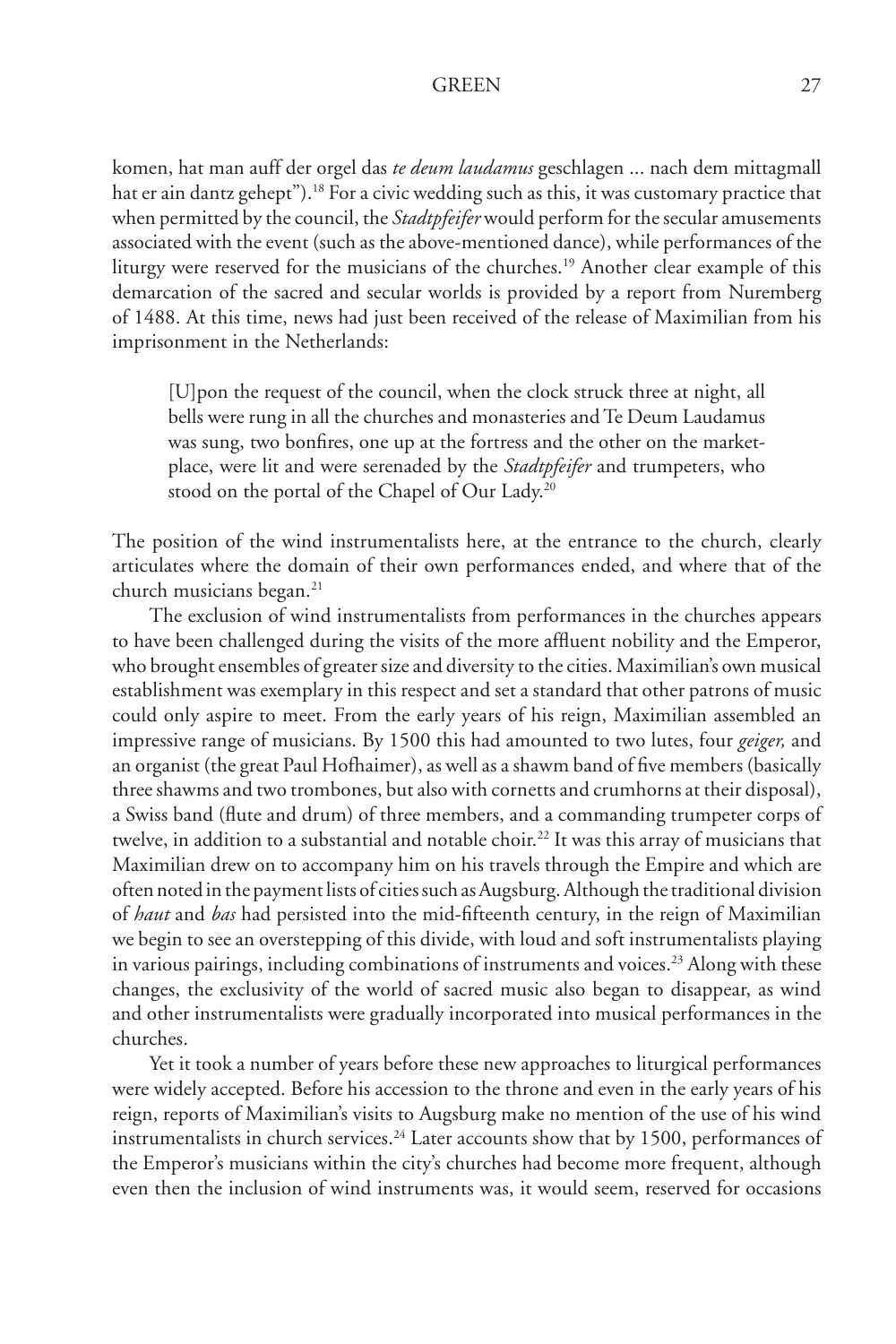that demanded a greater degree of musical representation.<sup>25</sup> A report of the Imperial Diet of 1500, held in Augsburg, describes a church service conducted in honor of the recently deceased Count Leonhard von Görz where, in addition to the Emperor, numerous nobles were present. Here, "the Bishop of Trieste sang the Mass of Our Lady with the King's choir and playing on trumpets and organs" ("hat der bischoff von Triest das ampt von unser liebe frauen gesungen und des kinigs canterei mit trumethen und orglen").<sup>26</sup> In the course of the same Imperial Diet, on Whitsun a Mass was performed in the presence of the princes: "the King's choir sang the Mass with all kinds of trumpeting, piping and playing of the organ" ("des kinigs canterei haben das ampt gesungen mit mancherlei trumethen, pfeiffen und orglen")<sup>27</sup> and a similar range of musicians seems to have been employed in another performance of the liturgy later that year: "On St. Ulrich's day the King of the Romans attended Mass with all princes, bishops, prelates, counts, and estates who were at the Imperial Diet.... The King's choir sang the Mass accompanied by organs and trumpets" ("an sant Urlichs tag ist der ro. king mit allen fürsten, bischoffen, prelaten, graven und stenden bei dem ampt gewessen, die auff dem reichstag sind gewessen.... des kinigs canterei hat das ampt gesungen mit orglen und thrumethen").<sup>28</sup> Likewise, during Maximilian's final Imperial Diet in Augsburg in 1518, the investiture of Albrecht of Brandenburg as Cardinal was conducted in the Church of Our Lady with the customary splendor assigned to such an occasion. This first involved the singing of the Mass and then, towards the end of the proceedings, the newly appointed dignitary knelt "until the Emperor's choir had finished singing the Te Deum Laudamus accompanied by organs and trumpets" ("bis daß des kaisers canterei das *te deum laudamus* haben ausgesungen mit orglen und trumethen").29

The above descriptions of the affairs of the *Reichstage* confirm the regular performance of Maximilian's wind instrumentalists in Augsburg's churches alongside the choir and organist. Yet, owing to the continuous use of the generic terms *trumethen* and *pfeiffen,* we can only form a vague picture of the instruments involved here. Luckily, another manuscript of the same chronicle<sup>30</sup> (by Clemens Sender, a Benedictine monk of the monastery of St. Ulrich and Afra in Augsburg) provides useful clarification. His further comments on the first performance of 1500 mentioned above include the remarks, "with the King's choir, and playing on trumpets, cornetts and organs" ("mit des kinigs canterei, busannen, zingen u. orglen"), $31$  while that of 1518 is revealed as having the "choir with singing, piping, and playing on trumpets, cornetts, and organs" (*"*canterei mit singen, pfeiffen, trumethen, zingen und orglen").<sup>32</sup> Along with the traditional use of choir and organ in the church, the two instruments common to these performances are the cornett and a form of trumpet—namely the trombone, as is inferred here by the use of the term *busannen* (an early variant of the current term *Posaune*).

The encouragement of this pairing of cornett with trombone is confirmed in Maximilian's well-known *Triumphzug*, an unfinished set of woodcuts depicting a procession of the personnel of his court, albeit in an embellished form. The culmination of the various groups of musicians presented here is the choir which, in contrast to the preceding groups in the parade, performs from sheet music, together with a trombonist and cornettist.<sup>33</sup>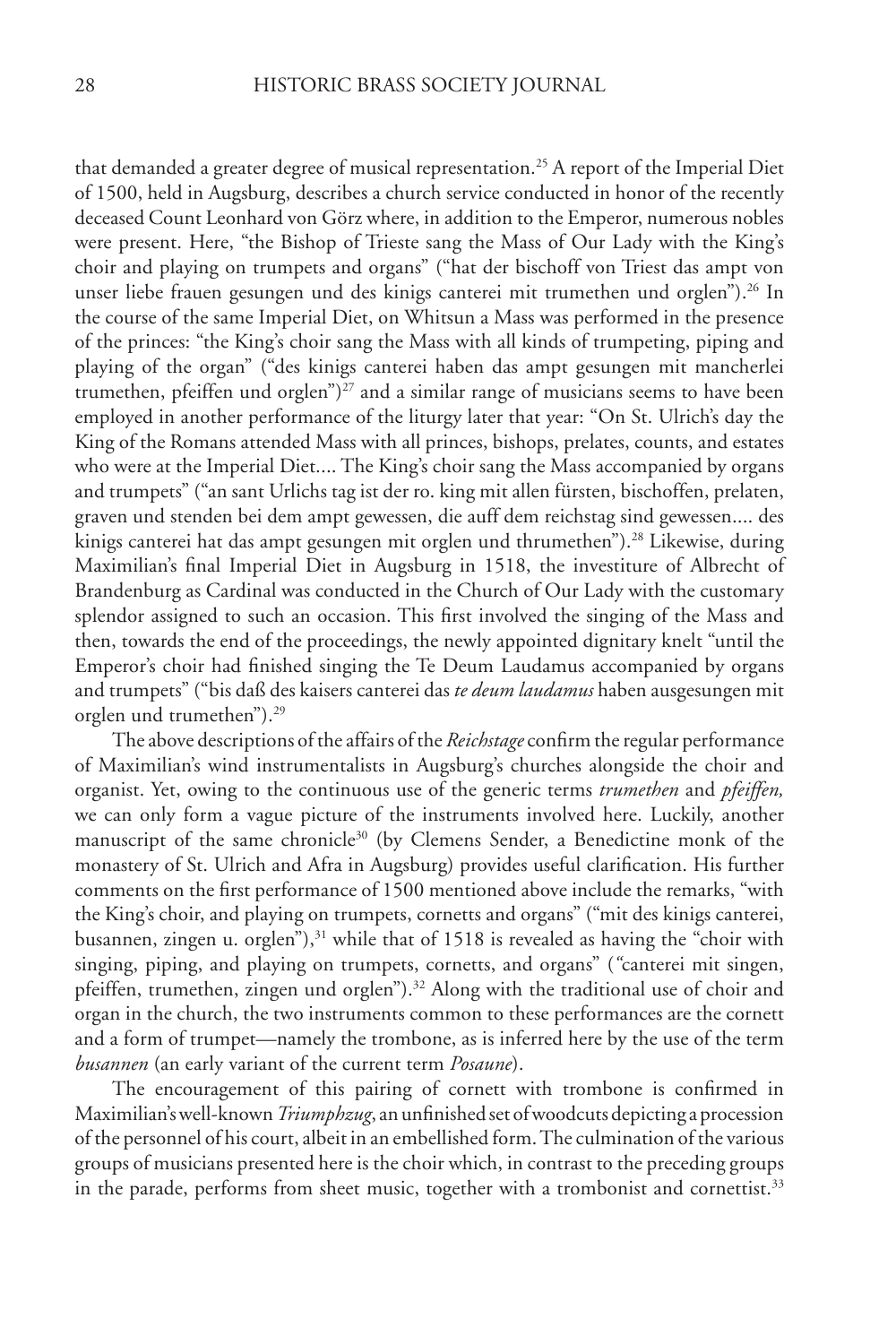The images, in their unfinished form, include a number of empty banners, which were to contain phrases introducing many of the personnel presented. The intended content of the plaques can be reconstructed from the initial program for the images, which was dictated by the Emperor himself. His instructions regarding the picture of the *Kantorei*  reveal the significance of the cornettist and trombonist within the group:

After that should be the choir, and also cornettist and trombonist placed in good order ... Item among the trombones Stewdl should be the Master; among the cornetts, Augustein, and their verse should be carried by a boy on the wagon, which should bear the message: how at the Emperor's instructions they attuned the trombones and cornets in the most joyous manner:

We have added trombones and cornetts To song, as this pleases His Imperial Majesty Who has often taken pleasure from this, Most cheerfully, with good reason, As we have been informed.34

From this outline, it would seem that the trombonist depicted in the final woodcut can be identified as Hans Stewdlin, while the cornettist—here performing on the straight instrument that was popular in Germany—was the famous Augsburg musician Augustein Schubinger. As Keith Polk has revealed, Augustein's skill as a musician brought him great recognition across Europe. He first appears in the payment lists of Augsburg as trombonist in the resident ensemble of the city from 1481 to 1487, after which he moved to Maximilian's court, where he is variously described as trombonist, trumpeter, and piper, as well as cornettist and even lutenist.<sup>35</sup> Schubinger's performances on the cornett—seemingly his instrument of choice from ca. 1500—for church services are also documented in the Netherlands where, while on loan from Maximilian to his son Philip, Schubinger is reported as having performed alongside the court choir there.<sup>36</sup> He also received payment for a performance during a celebration of the High Mass in Mechelen in  $1501<sup>37</sup>$  and it is likely that he played on similar occasions when he visited Augsburg as part of Maximilian's musical retinue (such as for the church services during the Imperial Diets of 1500 and 1518, mentioned above). As Polk has remarked, if by 1500 Schubinger was known for his performances on the cornett rather than the trombone (as he had been as *Stadtpfeifer* in Augsburg), it is possible that he had taken up the former instrument before his initial departure from his native city.<sup>38</sup>

The pairing of cornett and trombone depicted in the *Triumphzug* seems to have become widely accepted by the start of the sixteenth century. While the brass instrument was better suited to playing tenor and bass parts, the cornett could more easily accommodate the upper parts, with greater fluidity where necessary.<sup>39</sup> Together, the instruments started to become a regular feature of sacred music, supporting the choir in their performances for the liturgy.<sup>40</sup> While only one of each of these instrumentalists—trombonist and cornettist—is represented within the choir of the *Triumphzug*, the accompanying verse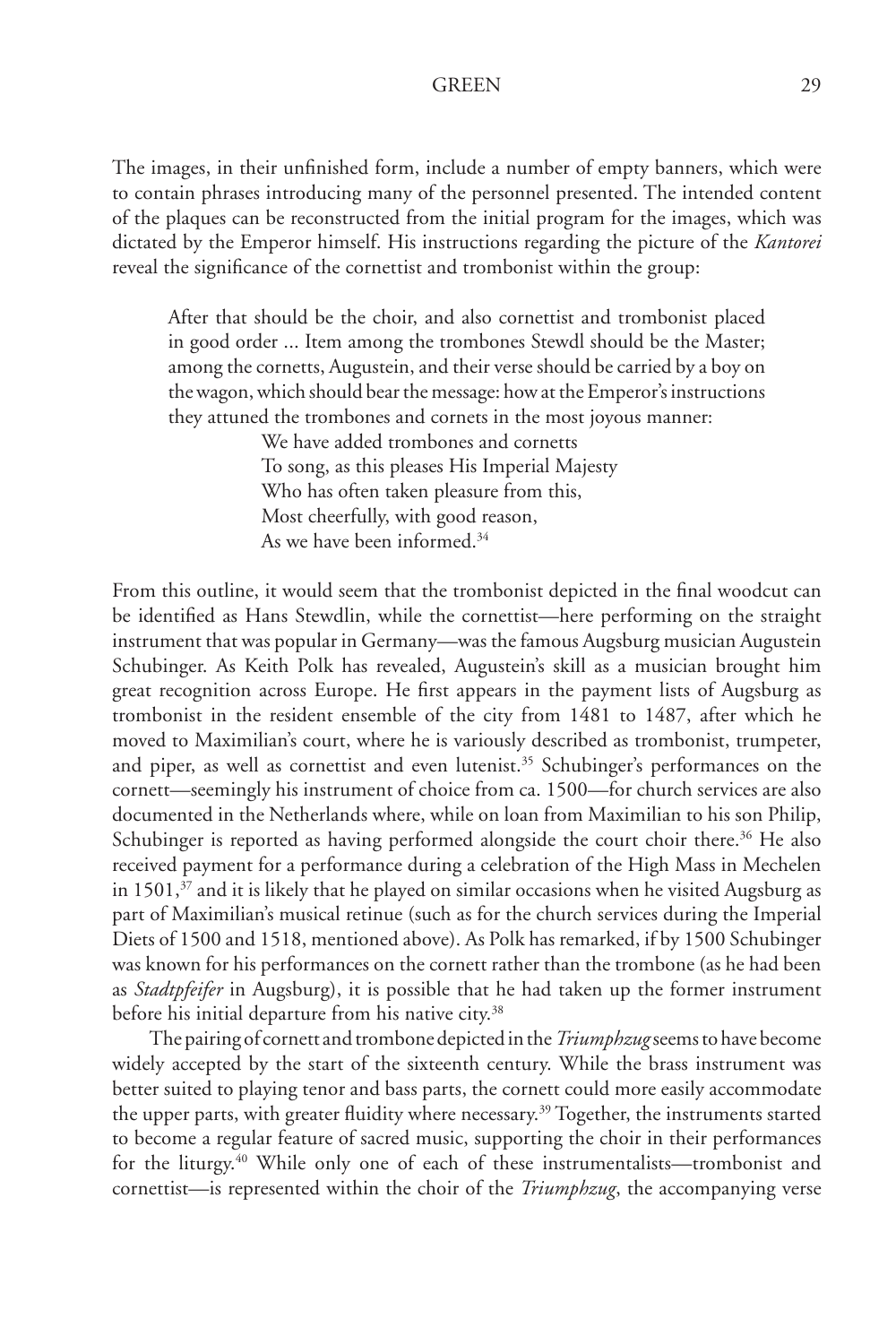for this scene refers to the use of a greater number of these instruments, as seems to have been common practice at that time. The Emperor's trombonists and cornettists (rather than one of each) are noted as having participated in church services at the Imperial Diet in Trier of 1512, where a celebration of the Mass was reportedly performed "with cornetts and trombones" ("mitl zincken vnd basunen").<sup>41</sup> These practices do not seem to have been restricted to the Imperial court; at the wedding of Duke Johann of Saxony and Sophia of Mecklenburg in Torgau in 1500, the choir there was supported by three trombones and a cornett, as well as four crumhorns.<sup>42</sup> It would therefore seem that, although largely the reserve of the wealthier noble and royal courts, the performances of the cornett and trombone had become a staple adjunct of the music for the liturgy, albeit for ceremonies of particular importance and prestige, where the greatest degree of musical representation was required.

The common pairing of cornett and trombone was often supplemented by additional instruments such as crumhorns, as was the case in Torgau in 1500. An impressive array of instruments was likewise on display during a service at the Imperial Diet of Constance in 1507. On this occasion, "After the Salve Regina, a splendid mass began to be sung with playing on the organ, trombones, trumpets, cornetts and all kinds of string instruments" ("fieng man an nach dem salue Regina, ain kostlich Ampt ze singen In Organis, busonen, Trumeten, Zinggen vnd allerlay sayten spil").<sup>43</sup> While performances of string instruments in the liturgy have been remarked upon on other occasions, $44$  what is interesting here is the mention of two kinds of brass instrument: the trombone and what would seem to be a trumpet. The trumpet held particularly prestigious status in the representation of those of royal and noble standing, yet the inclusion of the instrument in the performance of the Mass is unusual and even questionable. Other mentions of the use of trumpeters within churches imply that they had a wholly heraldic role here, to communicate the pomp and splendor of an occasion. As Sabine Žak has pointed out, this certainly seems to have been the case in 1486 Frankfurt, where Maximilian was elected King of the Romans: "when the King had been crowned, there were on the choir-screen the trumpeters of the Emperor, the King, the Duke of Saxony, and the Count Palatine and for a while and then once again, they all piped and played at the same time" ("als der konig gekornt war, da waren uff dem lettener des keysers, des konigs, hertzogen von Sachsen und pfaltzgraven trommeter und phiffen und bliesen alle durch eynander ein wile und abermals").<sup>45</sup> The trumpeters did not therefore participate in the performance of the Mass on this occasion, as the trombone and cornett would do in later years, but instead provided a musical acknowledgement of Maximilian's new status to all those present.<sup>46</sup> The use of the signals of the trumpeters to articulate sacred ceremony of great importance was also witnessed in Vienna in 1515, at the grand double wedding there that joined the Habsburg dynasty with the monarchy of Hungary and Bohemia. One report of the proceedings in the cathedral there commented that "At once, the Te Deum laudamus was sung. And all trumpeters blew with a rich joyful sound" ("Als paldt sang man Te deum laudamus. Vnd all Trumetter pliesen mit reichem frolichem schall").<sup>47</sup> It is likely that, although performing within the church, rather than playing the Te Deum with the choir, the trumpeters in fact brought the ceremony to a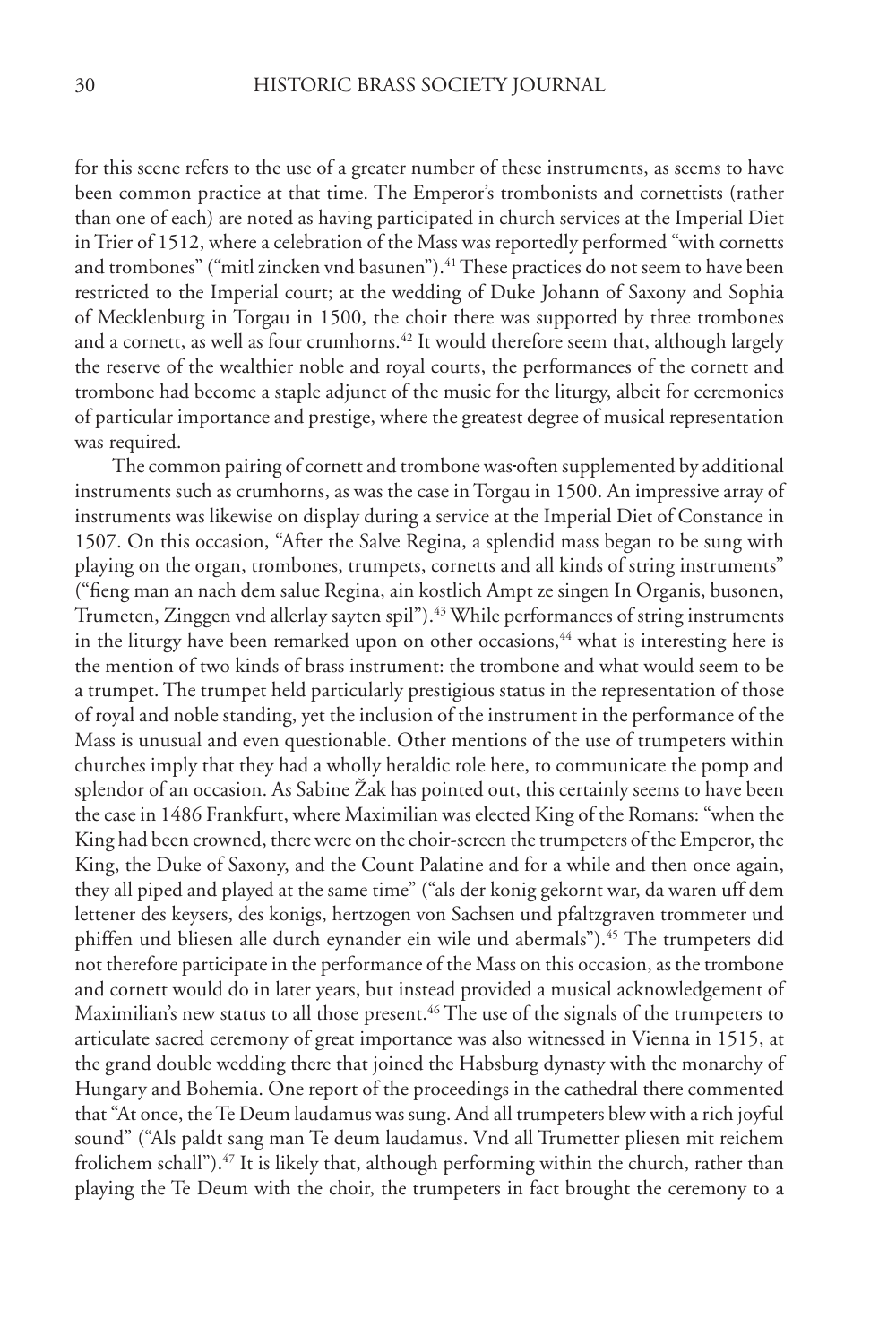close with their signals clearly communicating the completion of this politically significant event.

Although with variations and additions, it would therefore seem that the trombone and cornett maintained a unique position as wind instruments in their regular performance for the liturgy, alongside the customary choir and organ. Returning once more to Augsburg, the wedding of Susanna of Bavaria to Margrave Casimir of Brandenburg, which occurred among the proceedings of the Imperial Diet of 1518, provides a final example of this exclusive status, as opposed to other civic and court musicians who contributed to the celebrations. The Augsburg *Stadtpfeifer*, for example, were paid for a dance for the couple, <sup>48</sup> and therefore remained, as was typical, in their own sphere of performance primarily for secular matters. Yet for the procession to the church, the musical resources of the town were presumably supplanted by the instrumentalists of their royal and noble guests: "Her husband, the Margrave, rode on the right side, on and on through the town with great triumph, to the sound of trombones, trumpets, and all sorts of musical instruments that can be imagined" ("Ir gemahel der Marggraue rit auff der rechten seitten durch die Stat auff vnd auff, mit grossem Triumph, Busanen, Trum[m]etten, vnd allerlay Instrument[e]n der Musica, so yemands erdencken moch").<sup>49</sup> The emphatic and piercing sounds of the instrumentalists in the open then gave way to the more restrained and solemn music of the church, which was again reserved for the trombone and cornett, together with Maximilian's choir and organist. This was "held triumphantly with great solemnity and elegance and particularly by His Imperial Majesty's singers, organists, trombonists, and cornettists" ("mit grosser Solennität vnnd Zirheit vnnd sunnderlichen durch key. Mat. Cantores, Organisten, Passawner vnnd Zinckenplasser Triumphlich gehalten worden").50

Thus the frequent visits of Maximilian I to Augsburg, among other cities in his vast territory, allowed for the regular demonstration of the Emperor's promotion of musical pursuits, the great extent of his patronage in this respect, and the skills and practices of the musicians of his court. This use of musical performance to assert the Emperor's heightened status was not only confined to the secular entertainments of the cities, but also infiltrated the realms of sacred performance. During Maximilian's reign, the world of sacred worship, which had previously been the domain of the choir and organist (and seemingly remained so for many years in the cities), soon came to incorporate other musicians when the importance of the occasion demanded it, most notably the combination of cornett and trombone. While other wind instrumentalists continued to be largely excluded from performances of the liturgy, this well-suited pairing appears to have been considered an acceptable addition to the solemnity of the church, supporting the singing of the choir, and leaving a lasting impression on those who watched of the expression and skill of their music.

*Helen Green is Lecturer in Music at the Open University. Her D.Phil. (Oxford University, 2006) concerned the patronage of instrumentalists in German cities during the reign of Maximilian I. This subject, as well as the activities of court and civic musicians in England during the sixteenth century, has formed the focus of a number of recent articles in the UK and*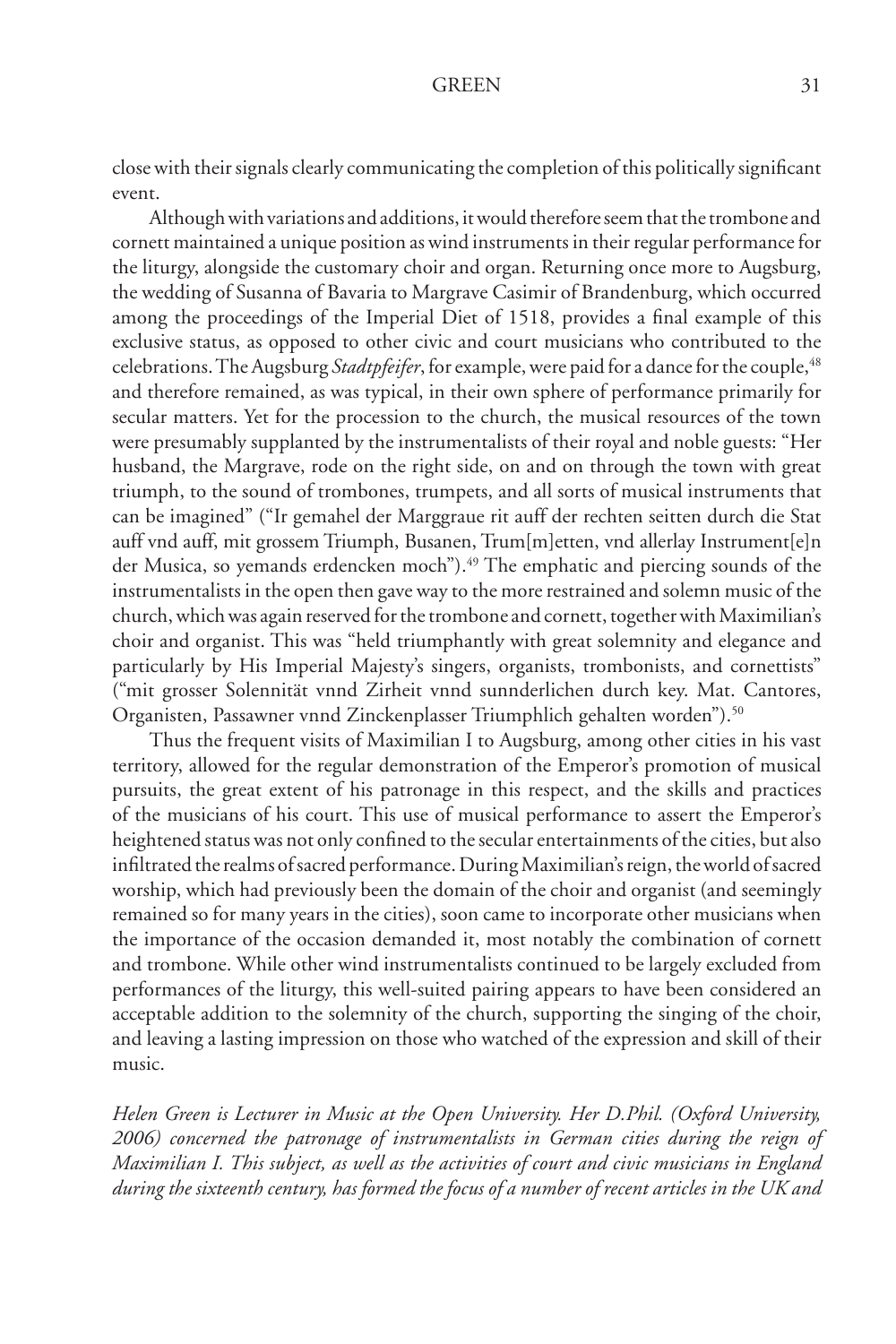*abroad. She is currently investigating the musical patronage of George I as Elector of Hanover, and is also working collaboratively on a project concerning documents relating to the life and works of G.F. Handel.*

## **NOTES**

1 See, for example, Franz Waldner, *Nachrichten u\_ber die Musikpflege am Hofe zu Innsbruck nach archivalischen Aufzeichnungen. I. Unter Kaiser Maximilian I von 1490-1519* (*Beilage zu denMonatshefte für Musikgeschichte*; Langensalza, 1897/98); Walter Senn, *Musik und Theater am Hof zu Innsbruck*  (Innsbruck, 1954); Othmar Wessely, "Archivalische Beiträge zur Musikgeschichte des Maximilianischen Hofes," *Studien zur Musikwissenschaft* 23 (1956): 79–134; Louise Cuyler, *The Emperor Maximilian I and Music* (London: Oxford University Press, 1973); Keith Polk, *German Instrumental Music of the Late Middle Ages: Players, Patrons and Performance Practice* (Cambridge: Cambridge University Press, 1992); as well as his "Musik am Hof Maximilians I" in Kurt Drexel and Monika Fink eds., *Musikgeschichte Tirols I: Von den Anfängen bis zur Neuzeit* (Innsbruck: Wagner, 2001), 629–51.

2 References to music and musicians can be found in, inter alia, the semi-biographical works *Der Freydal*, *Der Weisskunig,* and *Der Theuerdank* as well as in *Der Triumphzug,* which presents a favorable view of the personnel of Maximilian's court and is discussed in more detail later in this study. See Uta Henning, *Musica Maximiliana: Die Musikgraphiken in den bibliophilen Unternehmungen Kaiser Maximilians I* (Neu-Ulm: Stegmiller, 1987).

 $3$  Civic payment lists, such as those of Augsburg and Nuremberg, reflect the diverse range of musicians who were present in the cities on these occasions.

4 City chronicles document the regular participation of visiting musicians in a whole range of festivities, such as dances, banquets, and processions, as well as the performance of the civic musicians for their guests.

5 The series *Die Chroniken der deutschen Städte* includes chronicles from the period for many cities in Germany, including Augsburg, Nuremberg, Regensburg, Munich, and Cologne.

6 For a discussion of the ambiguity of these terms, see Polk, *German Instrumental Music*, 53 and 58; and Helen Green, "Defining the City 'Trumpeter': German Civic Identity and the Employment of Brass Instrumentalists c.1500" *Journal of the Royal Musical Association* 136 (2011): 1–31. 7 The city payment lists (*Baumeisterbücher*) testify to the frequent presence of Maximilian's musicians

in Augsburg during his reign.

8 Louise E. Cuyler, "Musical Activity in Augsburg and its Annakirche, c.1470–1630" in Johannes Riedel, ed., *Cantors at the Crossroads: Essays on Church Music in Honor of Walter E. Buszin* (St. Louis: Concordia, 1967), 33–43, here 37; and Cuyler, *The Emperor Maximilian I*, 59.

<sup>9</sup> Members of the Schubinger family who worked in Augsburg before moving to Maximilian's court are notable in this respect. See Keith Polk, "The Schubingers of Augsburg: Innovation in Renaissance Instrumental Music" in Friedhelm Brusniak and Horst Leuchtmann, eds., *Quaestiones in musica: Festschrift für Franz Krautwurst zum 65. Geburtstag* (Tutzing: Schneider, 1989), 495–503.

<sup>10</sup> The organist Paul Hofhaimer was permanently resident in Augsburg from 1507 to 1519 (see Manfred Schuler, "Paul Hofhaimer in seinen Beziehungen zu Augsburg," *Musik in Bayern* 50 (1995): 11–21) and the instrumentalist Augustein Schubinger retained his home in Augsburg while in the service of the Emperor (see Polk, "Musik am Hof," 650). Maximilian's *Hofkapelle* was also based in the city from 1492 to 1496 before it moved permanently to Vienna (Cuyler, *The Emperor Maximilian I*, 51).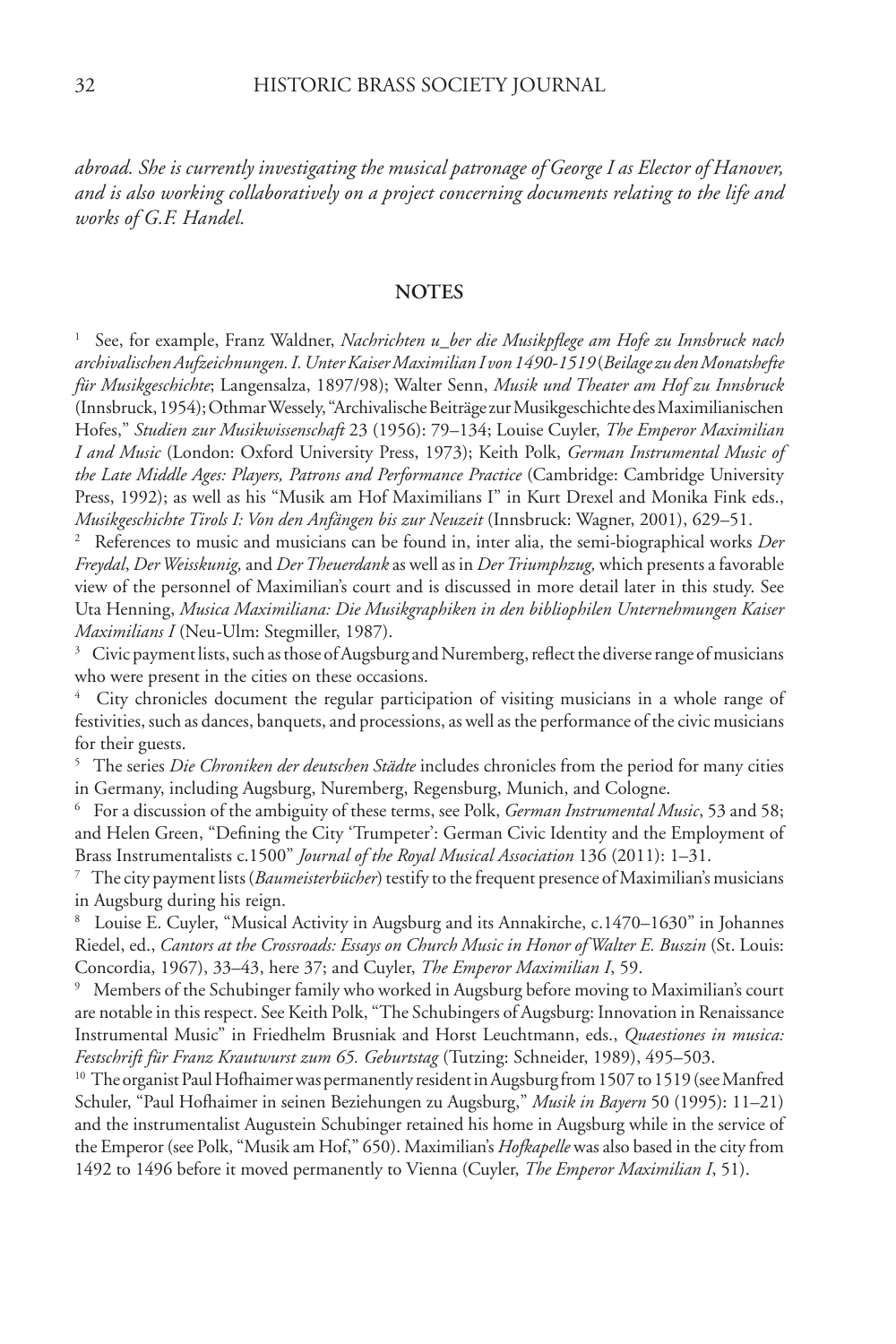11 Polk, *German Instrumental Music*, 114–15.

12 For the range of civic patronage at that time, see Polk, *German Instrumental Music*, 109; and Green, "Defining the City 'Trumpeter', 20. Nuremberg was exceptional in its musical patronage; in addition to its wind ensemble the city also subsidized a lute-and-portative duo earlier in the fifteenth century. See Polk, *German Instrumental Music*, 113.

<sup>13</sup> For details of the career paths of the Schubinger family, see Polk, "The Schubingers."

14 Polk, *German Instrumental Music*, 112–13. While the use of the slide brass instrument in the shawm bands of the period has been a bone of contention among scholars, a general consensus has been reached that this was the case.

<sup>15</sup> In 1490, for example, "3 pfeiffern und den Busaner" were paid by the council (Augsburg, Stadtarchiv, Baumeisterbücher Nr. 84, fol. 42r). Augsburg payment lists do not yield further details of the instruments bought for the ensemble during this period. It is however likely that additional instruments were purchased. The Nuremberg ensemble, for example, is known to have added crumhorns and recorders to their own selection of instruments at that time. See Polk, *German Instrumental Music*, 113.

<sup>16</sup> In 1469, the funeral of the Bishop of Augsburg was marked with the repeated singing of the requiem; see "Chronik des Hector Mülich 1348–1487" in Historische Commission bei der Königlichen Akademie der Wissenschaften, ed. Friedrich Roth, *Die Chroniken der schwäbischen Städte. Augsburg,* vol. 3, Die Chroniken der deutschen Städte, vol. 22 (Leipzig: S. Hirzel, 1892), 1–273, here 224–26). From Nuremberg in 1504 there is also reference to the singing of the Mass with playing on the organ; see "Heinrich Deichsler's Chronik," in Historische Commission bei der Königlichen Akademie der Wissenschaften, ed. Carl Hegel, *Die Chroniken der fränkischen Städte*. *Nürnberg*, vol. 5, Die Chroniken der deutschen Städte, vol. 11 (Leipzig: S. Hirzel, 1874), 545–706, here 672.

<sup>17</sup> In other European cities performances of civic wind instrumentalists in churches seem to have become customary towards the end of the fifteenth century. For example, in St. Donatian's Church, Bruges, from 1483 an instrumental *Salve* performance was given after the singing of the "laudes Beate Marie"; motets were also specifically written for these regular performances (see Reinhard Strohm, *Music in Late Medieval Bruges* (Oxford: Clarendon Press, 1990), 86).

<sup>18</sup> "Die Chronik von Clemens Sender von den ältesten Zeiten der Stadt bis zum Jahre 1536," in Historische Commission bei der Königlichen Akademie der Wissenschaften, ed. Friedrich Roth, *Die Chroniken der schwäbischen Städte. Augsburg,* vol. 4, Die Chroniken der deutschen Städte, vol. 23 **(**Leipzig: S. Hirzel, 1894), 1–404, here 176–77.

19 The Augsburg *Baumeisterbücher* include frequent payments to the *Stadtpfeifer* for dances as well as for weddings.

<sup>20</sup> "warden auf eines rats begeren, da es drei gen nacht schlug, hie in allen kirchen und clostern alle glocken geleutet und te deum laudamus gesungen, zwei freudenfewer, eines auf der vesten und das ander am Marckt, angezunt und von den statpfeifern und trumetern, auf dem portal unser lieben frawen capellen gestanden, gehofiert." "Etliche Geschichten 1488–1491," in *Chroniken der fränkischen Städte. Nürnberg,* vol. 5, 715–33, here 717.

<sup>21</sup> For further discussion of the divide between the sacred and secular spheres, see Reinhard Strohm, *The Rise of European Music, 1380–1500* (Cambridge: Cambridge University Press, 1993), 272–73. 22 Polk, *German Instrumental Music*, 102. At Maximilian's death, the members of the chapel were eight chaplains, six basses, six tenors, seven altos, and twenty-one boys. See Herbert Seifert, "The Institution of the Imperial Court Chapel from Maximilian I to Charles VI," in Tess Knighton, ed., *The Royal Chapel in the Time of the Habsburgs: Music and Court Ceremony in Early Modern Europe*  (Woodbridge: Boydell, 2005), 41.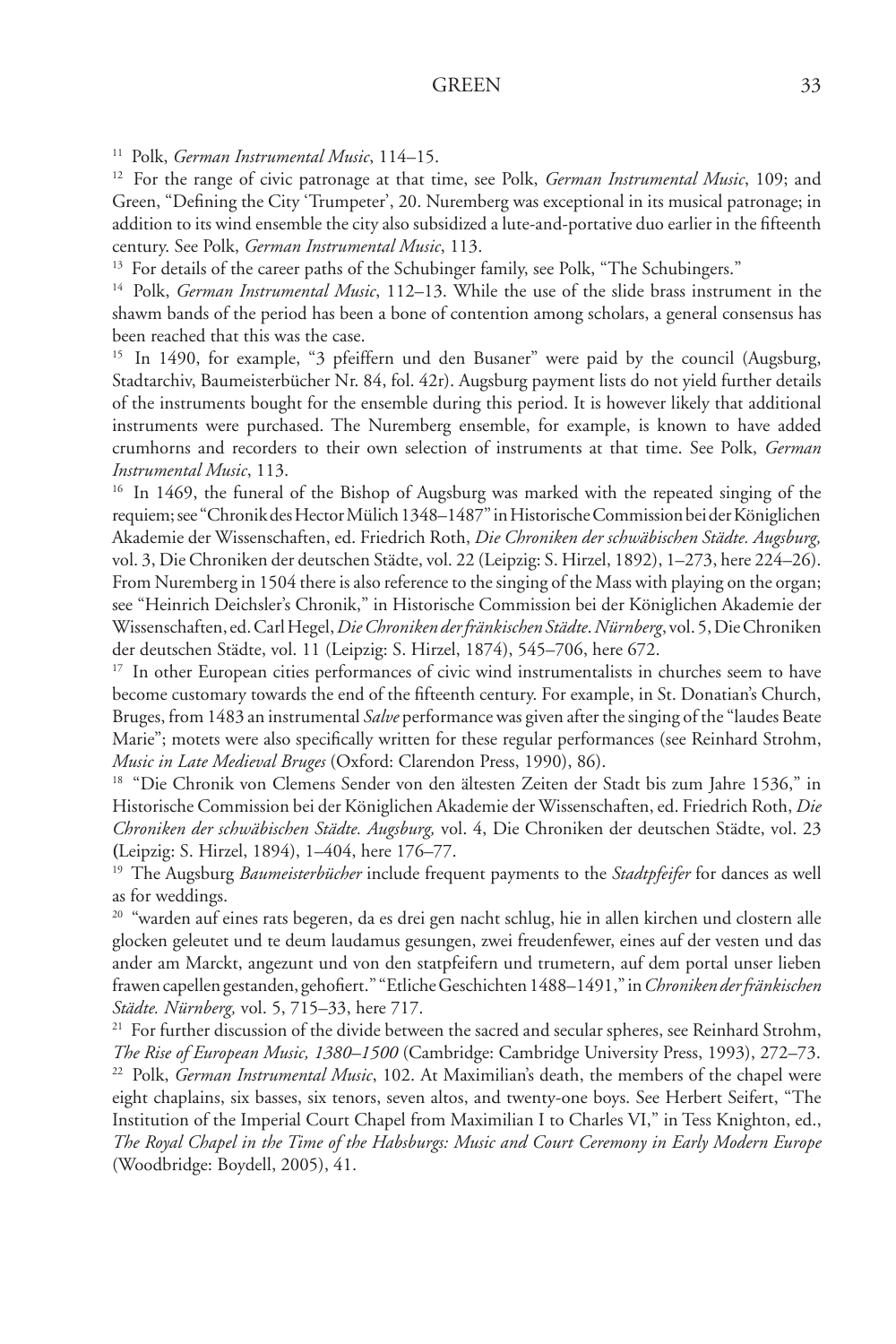23 See Keith Polk, "Voices and Instruments: Soloists and Ensembles in the 15th Century," *Early Music* 18 (1990): 179–98.

24 In 1473, for example, both Maximilian and his father, Emperor Friedrich III (1415–93), visited Augsburg, where singing of the Mass in their presence is recorded (Wilhelm Rem's chronicle, f. 261r, quoted in "Chronik des Hector Mülich," 239, note).

<sup>25</sup> Otto zur Nedden has listed numerous examples of performances of the Emperor's *Hofkantorei*  during the Imperial Diet of Trier in 1512, both with and without wind instrumentalists. See "Zur Geschichte der Musik am Hofe Kaiser Maximilians I" *Zeitschrift für Musikwissenschaft* 15 (1932–33): 24–32, here 30-31.

26 "Die Chronik von Clemens Sender," 80.

27 Ibid., 83.

28 Ibid., 86.

29 Ibid., 139.

<sup>30</sup> Formerly Stadtarchiv Augsburg, Schätze Nr. 78; now Chroniken Nr. 8.

<sup>31</sup> Stadtarchiv Augsburg Chroniken Nr. 8, fol.279, in "Die Chronik von Clemens Sender," 80. The performance on Whitsun includes an additional description that "hat mit allen seittenspillen das ampt volpracht" ("the Mass was conducted with all kinds of playing on string instruments"). Stadtarchiv Augsburg Chroniken Nr. 8, fol. 283v, in "Die Chronik von Clemens Sender," 83.

32 Stadtarchiv Augsburg Chroniken Nr. 8, fol. 342 in "Die Chronik von Clemens Sender," 139.

33 Rolf Dammann, "Die Musik im Triumphzug Kaiser Maximilians I," *Archiv für Musikwissenschaft*  31 (1974): 245–89, here 258–59 and 283. Keith Polk has also addressed the significance of the wind instrumentalists ostensibly performing from sheet music here as a reflection of their great skill as musicians. See Polk, "The Schubingers," 497.

<sup>34</sup> "Darauf solle sein die Canterey, vnnd dabey Zingkenplasser vnnd pusauner in ordnung gestelt. ... Item vnnder den Pusaunen solle der Stewdl maister sein, vnnder den Zynngken der Augustin, vnnd Iren Reim solle fueren ain knabel auf dem wagen, solle auf die maynung gemacht werden: Wie Sy auf des kaisers beschaidt die pusaunen vnnd Zynngken auf das frölichist gestimpt haben.

Posaun vnd Zinckhen han wir gestelt

zu dem Gesang, wie dann gefelt

der Kaiserlichen Mayestat

dardurch sich offt erlustigt hat

aufs fölichist mit rechtem grundt

wie wir desselben hetten kundt." (Dammann, "Die Musik," 280)

<sup>35</sup> See Polk, "The Schubingers"; and idem, "Augustin Schubinger and the Zinck: Innovation in Performance Practice," *Historic Brass Society Journal* 1 (1989): 83–92.

36 Keith Polk, "Instrumental Music in Brussels in the Early 16th Century," *Revue belge de Musicologie / Belgisch Tijdschrift voor Muziekwetenschap* 55 (2001): 91–101, here 93–94.

37 Polk, "Schubinger and the Zinck," 83–88.

38 Ibid., 89.

39 Bruce Dickey, "The Cornett," in Trevor Herbert and John Wallace, eds., *The Cambridge Companion to Brass Instruments* (Cambridge: Cambridge University Press, 1997), 51–67, here 52–54. At the Imperial Diet in Trier in 1512, it was noted that a Mass was performed by the organ, : "and the bass to be played with a trombone") ("vnd den basse mit eyner basunen darinne blasen laissen"). See zur Nedden, "Zur Geschichte der Musik," 31.

40 Dammann, "Die Musik," 283; and Polk, "Schubinger and the Zinck," 88.

41 Zur Nedden, "Zur Geschichte der Musik," 31.